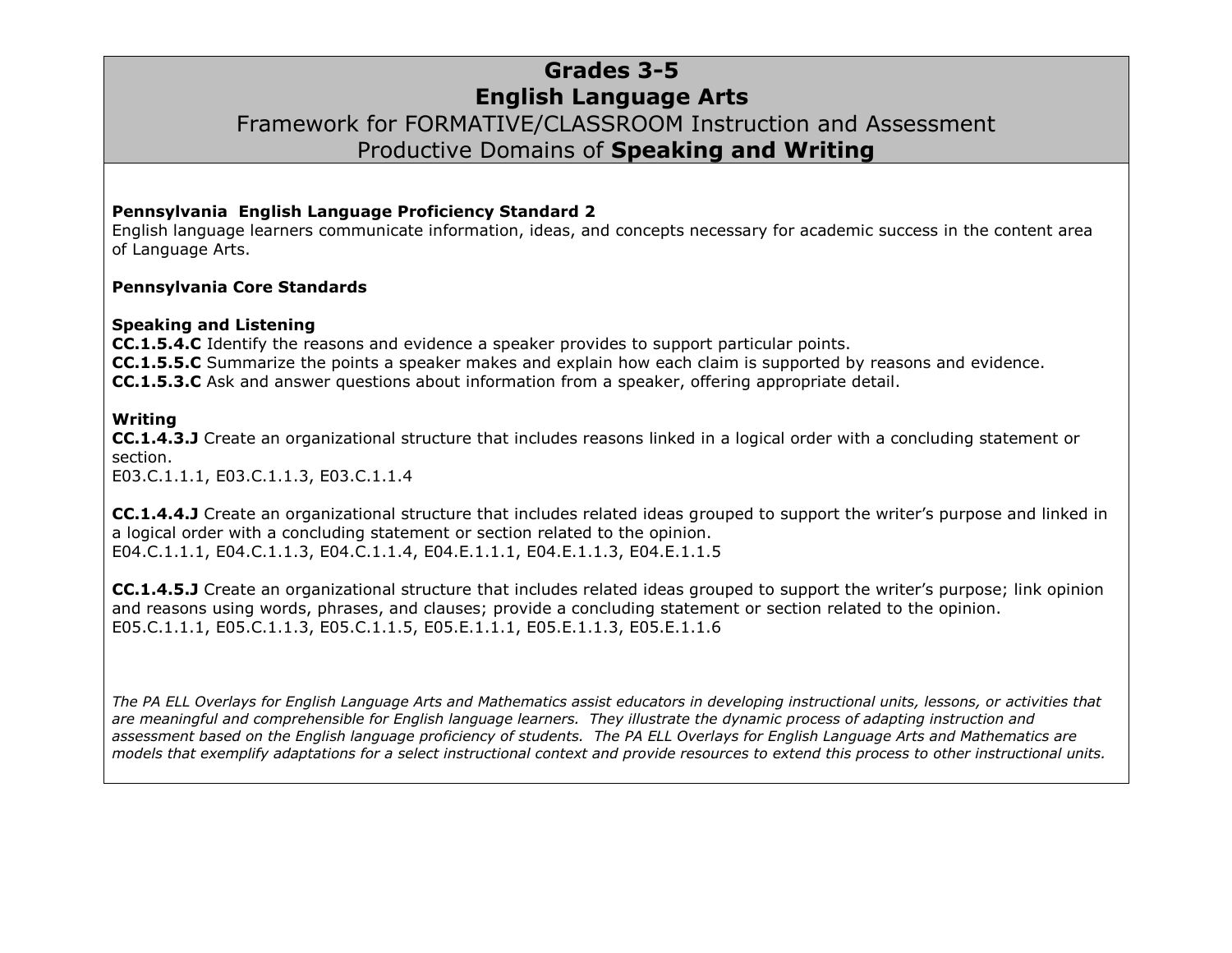# **Speaking Model Performance Indicator (MPI)**

**Classroom Context: Evaluate information.** 

**Cognitive Function:** Students at all levels of English proficiency will EVALUATE information.

| <b>Concepts</b>           | <b>Competencies</b>                                                                                                                                                                                                                                                                                                                          | <b>Vocabulary</b><br>and Topic<br><b>Related</b><br>Language                                                                                                                                                                                 | <b>Proficiency</b><br>Level 1<br><b>Entering</b>                                                                                                                                                                                  | <b>Proficiency</b><br>Level 2<br><b>Emerging</b>                                                                         | <b>Proficiency</b><br>Level 3<br><b>Developing</b>                                                    | <b>Proficiency</b><br>Level 4<br><b>Expanding</b>                                             | <b>Proficiency</b><br>Level 5<br><b>Bridging</b>                           |
|---------------------------|----------------------------------------------------------------------------------------------------------------------------------------------------------------------------------------------------------------------------------------------------------------------------------------------------------------------------------------------|----------------------------------------------------------------------------------------------------------------------------------------------------------------------------------------------------------------------------------------------|-----------------------------------------------------------------------------------------------------------------------------------------------------------------------------------------------------------------------------------|--------------------------------------------------------------------------------------------------------------------------|-------------------------------------------------------------------------------------------------------|-----------------------------------------------------------------------------------------------|----------------------------------------------------------------------------|
| Evaluating<br>information | Ask and answer<br>questions about<br>information from<br>a speaker,<br>offering<br>appropriate<br>detail.<br>Identify the<br>reasons and<br>evidence a<br>speaker provides<br>to support<br>particular points.<br>Summarize the<br>points a speaker<br>makes and<br>explain how each<br>claim is<br>supported by<br>reasons and<br>evidence. | For these<br>reasons<br>In conclusion<br>All in all<br>Overall<br>In $\ldots$<br>opinion<br>In other<br>words<br>That is to say<br>In short<br>For example<br>In other<br>words<br>For instance<br>To illustrate<br>As proof<br>Specifically | Restate words<br>or phrases<br>related to a<br>claim or<br>position using<br>teacher-<br>prepared<br>phrases and<br>visuals,<br>following<br>explicit,<br>repeated<br>examples, as<br>modeled and<br>monitored by<br>the teacher. | Answer "wh"<br>questions<br>about a point<br>and supporting<br>evidence using<br>a word bank<br>with teacher<br>support. | Relate a claim<br>or position to a<br>partner using<br>modeled<br>language and<br>sentence<br>frames. | Summarize an<br>author's point<br>and supporting<br>details using<br>notes with a<br>partner. | Discuss and<br>extend an<br>author's point<br>or position with<br>reasons. |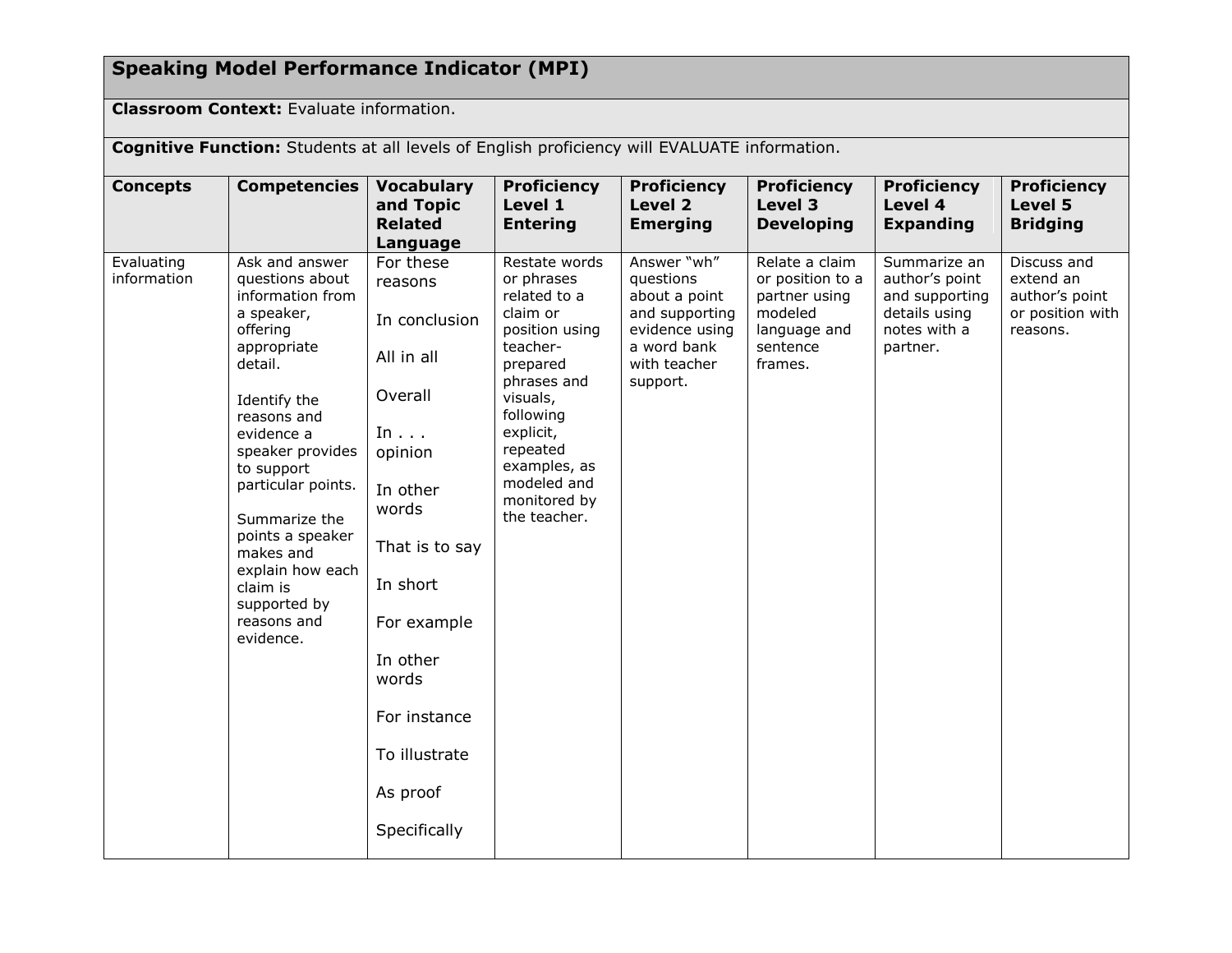# **Writing Model Performance Indicators (MPI)**

**Classroom Context:** Apply organizational structure to writing.

**Cognitive Function:** Students at all levels of English proficiency will APPLY organizational structure to writing.

| <b>Concepts</b>             | <b>Competencies</b>                                                                                                                                         | <b>Vocabulary</b><br>and Topic<br><b>Related</b><br>Language                                                                          | <b>Proficiency</b><br>Level 1<br><b>Entering</b>                                                                                                                                                                                     | <b>Proficiency</b><br>Level 2<br><b>Emerging</b>                                                                                                                        | <b>Proficiency</b><br>Level 3<br><b>Developing</b>                                                                                  | <b>Proficiency</b><br>Level 4<br><b>Expanding</b>                                                                                | <b>Proficiency</b><br>Level 5<br><b>Bridging</b>                                                                                          |
|-----------------------------|-------------------------------------------------------------------------------------------------------------------------------------------------------------|---------------------------------------------------------------------------------------------------------------------------------------|--------------------------------------------------------------------------------------------------------------------------------------------------------------------------------------------------------------------------------------|-------------------------------------------------------------------------------------------------------------------------------------------------------------------------|-------------------------------------------------------------------------------------------------------------------------------------|----------------------------------------------------------------------------------------------------------------------------------|-------------------------------------------------------------------------------------------------------------------------------------------|
| Organization<br>for writing | Opinion: Create<br>an organizational<br>structure that<br>includes reasons<br>linked in a<br>logical order with<br>a concluding<br>statement or<br>section. | For these<br>reasons<br>In conclusion<br>Overall<br>In $\ldots$ opinion<br>In other words<br>In short<br>For example<br>To illustrate | Answer<br>questions to<br>agree or<br>disagree with<br>current issues<br>from visually<br>or graphically<br>depicted<br>models,<br>following<br>explicit,<br>repeated<br>examples, as<br>modeled and<br>monitored by<br>the teacher. | Generate<br>words and<br>phrases for<br>organizing a<br>claim or<br>position using<br>sentence<br>frames and an<br>illustrated word<br>bank with<br>teacher<br>support. | Compose<br>sentences that<br>establish and<br>support an<br>opinion or<br>argument with<br>a graphic<br>organizer and<br>word bank. | Organize<br>sentences and<br>paragraphs for<br>an opinion or<br>argument<br>essay using a<br>graphic<br>organizer and<br>rubric. | Produce<br>opinion pieces<br>backed by<br>evidence in<br>response to<br>newspaper or<br>website articles<br>using a graphic<br>organizer. |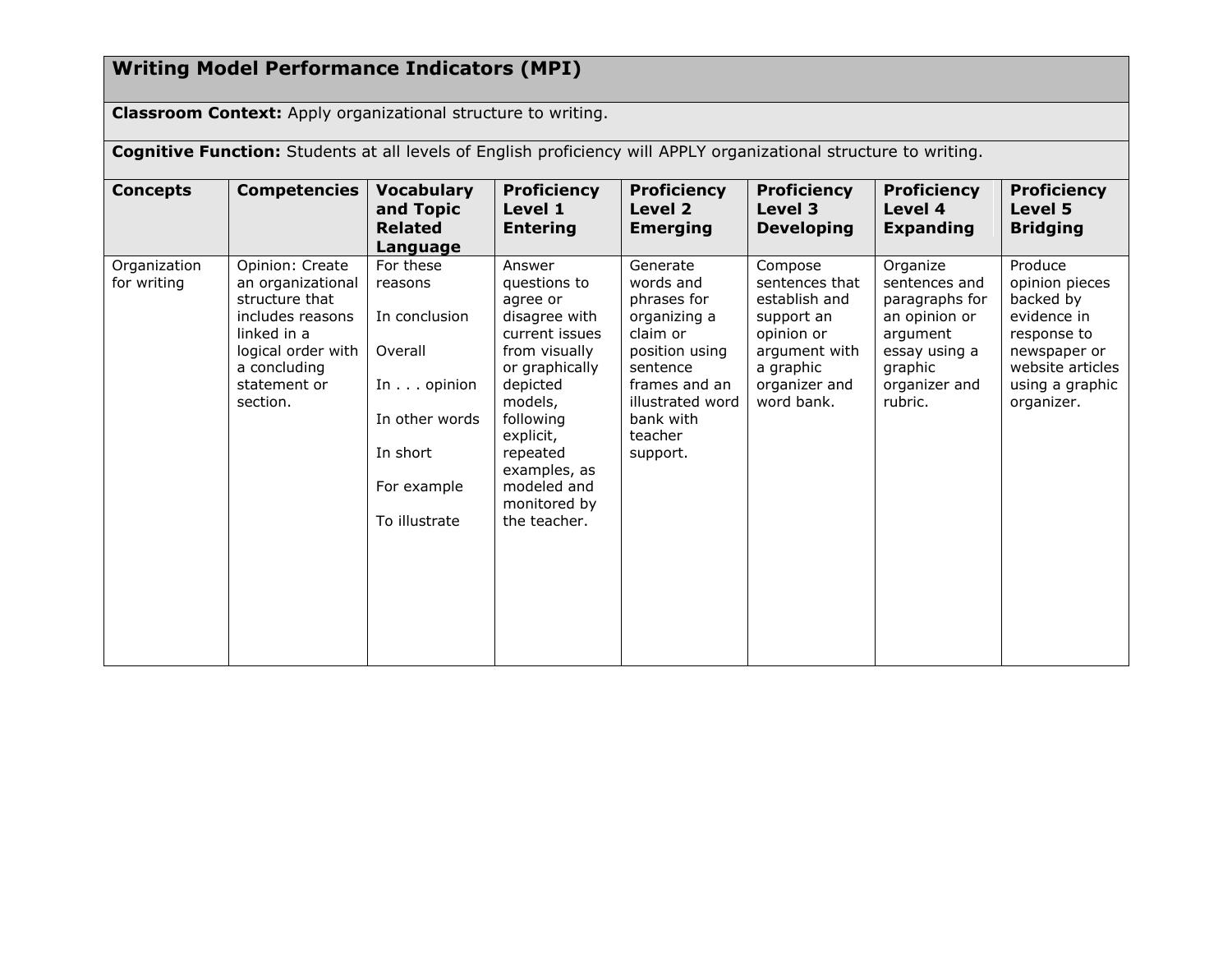**Building Productive Model Performance Indicators (MPI)** to differentiate and scaffold instruction per English language proficiency level by adjusting the *language function* and *support.*

### **Classroom Context:**

**Cognitive Function:** Students at all levels of English proficiency will

| <b>Concepts</b><br><b>Competencies</b> | <b>Vocabulary</b>                       | <b>Proficiency</b>                                                                                                                                                                                                                                | <b>Proficiency</b>                                                                                       | <b>Proficiency</b>                                                           | <b>Proficiency</b>                              | <b>Proficiency</b>                                                                                               |  |  |
|----------------------------------------|-----------------------------------------|---------------------------------------------------------------------------------------------------------------------------------------------------------------------------------------------------------------------------------------------------|----------------------------------------------------------------------------------------------------------|------------------------------------------------------------------------------|-------------------------------------------------|------------------------------------------------------------------------------------------------------------------|--|--|
|                                        | and Topic<br><b>Related</b><br>Language | Level 1<br><b>Entering</b>                                                                                                                                                                                                                        | Level 2<br><b>Emerging</b>                                                                               | Level 3<br><b>Developing</b>                                                 | Level 4<br><b>Expanding</b>                     | <b>Level 5</b><br><b>Bridging</b>                                                                                |  |  |
|                                        |                                         | Language Function (differentiated measurable expectations of student<br>language use increasing in complexity and amount from English language<br>proficiency level 1 to level 5)                                                                 |                                                                                                          |                                                                              |                                                 |                                                                                                                  |  |  |
|                                        |                                         | Copy words,<br>phrases, and<br>short<br>sentences<br>Communicate<br>ideas by<br>drawing<br>Label objects,<br>pictures, or<br>diagrams<br>from<br>word/phrase<br>bank                                                                              | Complete<br>sentences<br>Fill in graphic<br>organizers,<br>charts, and<br>tables<br>Compare/Con<br>trast | String related<br>sentences<br>together<br>Compare/con<br>trast<br>Interpret | Take notes<br>Summarize<br>Compare/con<br>trast | Apply<br>content-<br>based<br>information<br>to new<br>contexts<br>Connect or<br>integrate<br>Create a<br>report |  |  |
|                                        |                                         | <b>Content Stem</b> (selected focus of grade-level curriculum for all students<br>remains constant across all English language proficiency levels)                                                                                                |                                                                                                          |                                                                              |                                                 |                                                                                                                  |  |  |
|                                        |                                         | <b>Instructional Support</b> (scaffolds to accompany explicit instruction with<br>multiple opportunities for student response and feedback decreasing in<br>degree from English language proficiency level 1 to level 5. "I do, We do, You<br>do' |                                                                                                          |                                                                              |                                                 |                                                                                                                  |  |  |
|                                        |                                         | Visual support                                                                                                                                                                                                                                    | Visual support                                                                                           | Visual support                                                               | Visual support                                  | Video                                                                                                            |  |  |